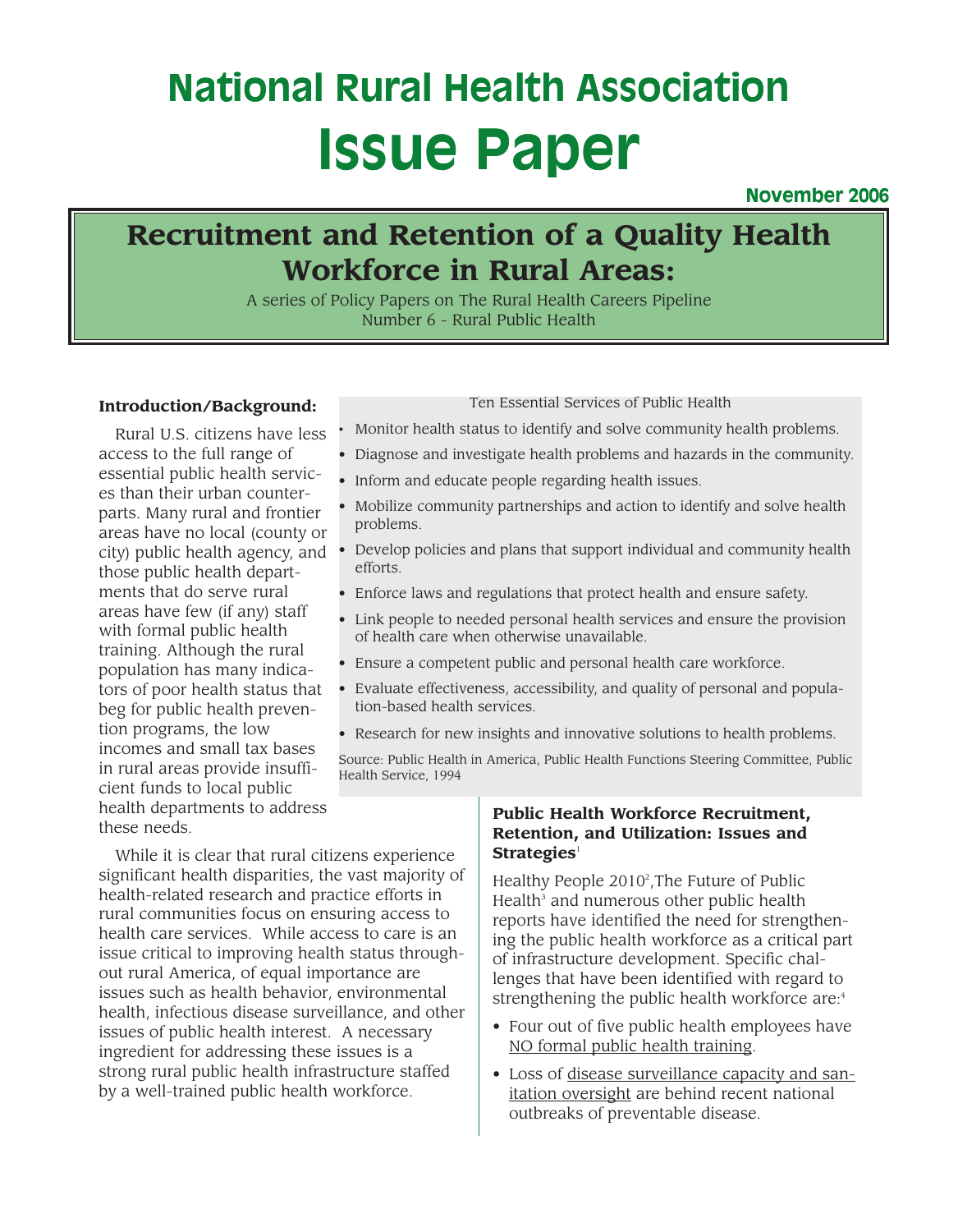- Rural health departments face a continuing problem attracting and retaining the proper mix of public health professionals.
- Strategies are needed to attract a diverse team of skilled personnel to rural areas, including training programs.

The public health workforce, defined as those making up the public health system, not just health departments, is made up of many diverse professions that include physicians, nurses, environmental health specialists, mental health professionals, administrators, health educators, and many others. Not all agencies define these positions in the same way. Enumeration efforts,<sup>5</sup> however, have found the following to be true:

- The public health workforce is aging and retiring, especially within public health nursing.
- The largest professions within public health are nursing and environmental health.
- Metropolitan health departments have larger and more diverse workforces than non-metropolitan health departments.
- Public health nurses, environmental health specialists, health educators, epidemiologist, and administrators are in greatest demand.
- In many rural areas, public health nurses provide the majority of public health services.

The challenge of the public health workforce shortage is greater in rural areas as location, local educational opportunities, and a shortage of financial resources make recruitment and retention very difficult. While this is especially true for public health nurses, who play an essential role in providing rural public health services, rural areas also suffer from a shortage of dental, mental health, and other critical service providers. The shortage of mental health professionals is especially critical as rural areas continue to grapple with the loss of factory and agricultural jobs and the subsequent stress this places on families.

In October 2001, National Association of County and City Health Officials (NACCHO) published a report entitled *Local Public Health Agency Infrastructure: a Chartbook*<sup>6</sup> which looked at workforce differentials between metropolitan

and non-metropolitan (rural) jurisdictions. Overall, metropolitan local public health agencies (LPHAs) have an average of 108 full-time employees (FTEs) vs. 31 FTEs in non-metropolitan LPHAs. While one could argue that metropolitan areas serve 75 percent of the overall population (NACCHO), local health departments in rural areas are often the only source of public health services in those communities.

Rural public health employees must wear many hats. Data from the NACCHO *Chartbook* demonstrates that rural local health departments place a higher priority on providing family planning and home health services than nonrural health departments. As rural health departments are often the only source of local public health services they are more likely to be delivering services such as child health care, in addition to essential public health services. In essence, rural public health employees must do more with less—less training, less staff, less technology, and less training opportunities.

A 2000 report by the National Advisory Committee on Rural Health, "*Stabilizing the Rural Public Health Infrastructure*,"7 clearly outlines the workforce challenges in rural areas. The movement away from delivering personal health care services reduces Medicaid resources needed to support essential public health services. In addition, the loss of personal health care services erodes the already crumbling safety net. The report further notes, "The loss of community disease surveillance capacity, lack of oversight over local sanitation, and inadequate assurance of safe food and water supplies are behind many recent, nationally publicized outbreaks of preventable disease, such as hepatitis A and Ecoli induced food poisoning and new outbreaks of tuberculosis. The growing prevalence of hepatitis C has put further burden on public health agencies as the number of people affected continues to multiply and practitioners struggle with diagnosing and treating the disease." This report preceded the events of September 11, 2001. Now there are even greater demands for a strong and prepared public health workforce.

Implications for rural public health workforce training and development are significant. While rural public health workers prefer local, in-person instruction to further their degrees, many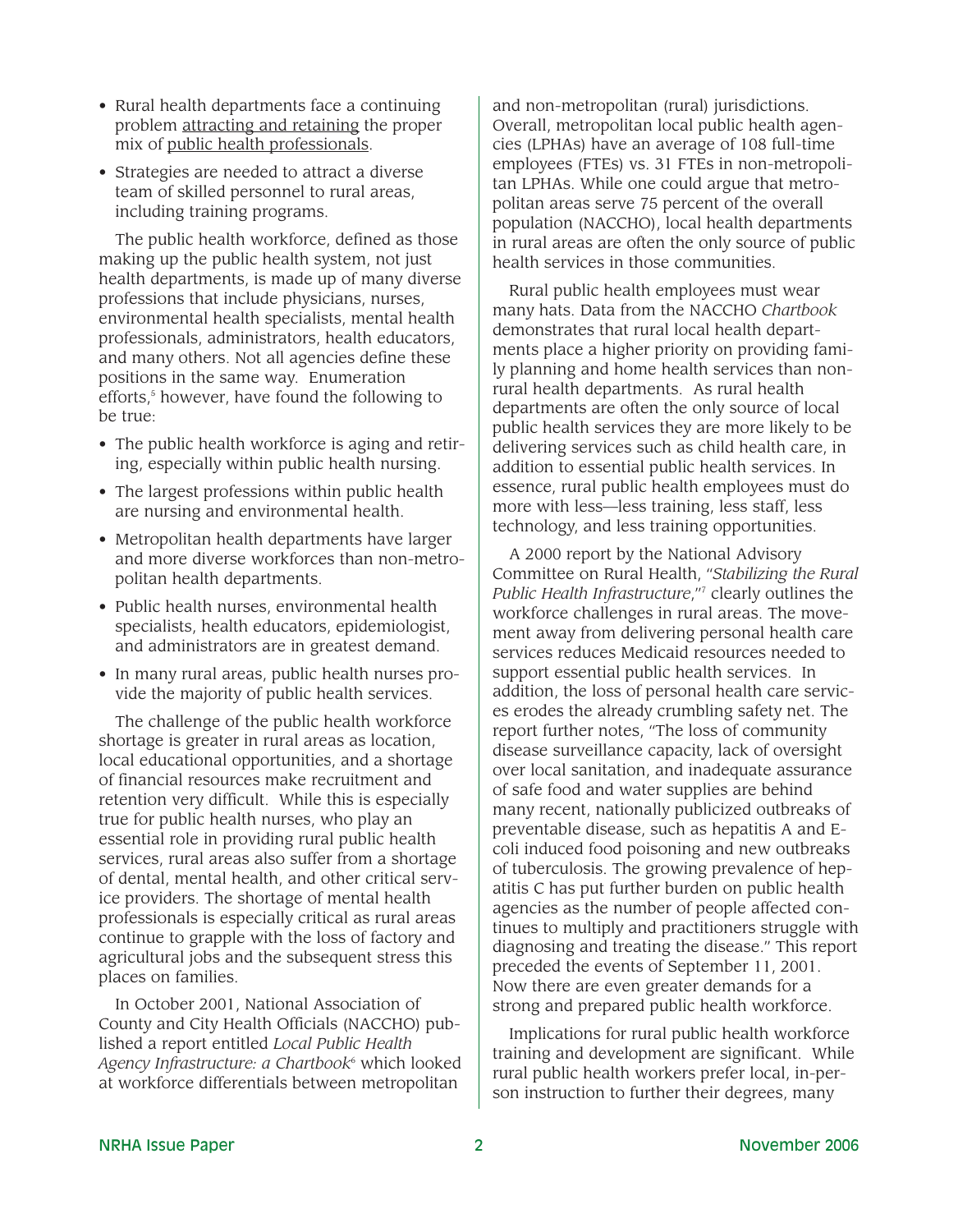are taking advantage of distance education and Internet-based learning opportunities that allow them to gain additional training in their rural home communities. Despite this progress, there remains a great need for increased investment in public health educational programs directed toward the current rural public health workforce.

#### **Recommendations:**

- The NRHA believes that all citizens and all communities should have comparable access to agencies and individuals that ensure the provision of the essential public health services. Whether provided locally or on a regional basis by governmental agencies or the private sector, every citizen has the right to expect access to the full complement of essential public health services in their community, which requires a well-trained and well-staffed public health system.
- The NRHA encourages greater local flexibility in the use of state and federal public health resources to enhance responsiveness to local priorities. Local public health staffing should reflect local public health priorities and funding streams should support, rather than inhibit, this local responsiveness. Additionally, resources should be allocated to allow adequate compensation for public health workers.
- The NRHA supports efforts to enhance rural public health infrastructure, including the rural public health workforce. Bioterrorism and emergency preparedness resources should be used to build public health capacity in rural areas.
- The NRHA supports enhanced training and continuing education of the rural public health workforce that is accessible to them in their rural communities, and that is appropriate for their current level of training and experience. Whether employed in the public or private sector, public health workers must be well versed in their field.
- The NRHA supports the use of creative strategies to recruit and retain public health staff to rural communities. Linking with universities, working with primary and secondary education programs, and using media and television to reach young people and educate them about public health careers is encouraged. In addition to hiring from the local community, adopting flexible scheduling practices, offering job sharing arrangements, and emphasizing the perks of lengthy tenure can help in retention efforts.

#### **Summary**

Advocacy for improved access to the complete range of public health services for rural residents is especially valuable in this era when health behaviors are the most important determinant of future health status and overall wellbeing, and emerging threats related to infectious disease, foodborne illness, and natural and man-made disasters. In addition, local rural public health services are an important complement to the rural hospitals, emergency service providers, primary health care providers, and rural hospitals that NRHA has fought so hard to fund and preserve. A critical ingredient for ensuring access to these services is a welltrained and competent public health workforce.